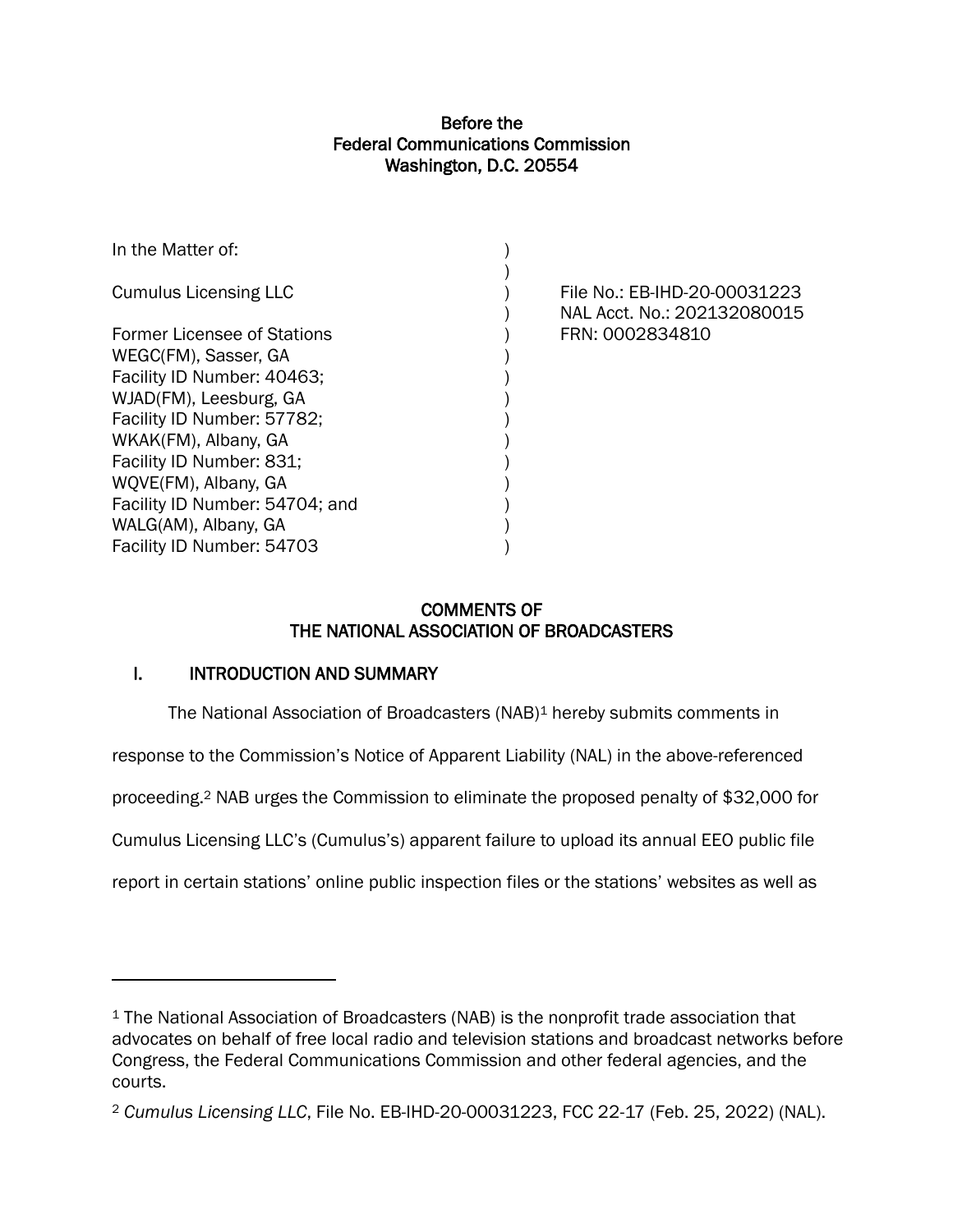Cumulus's alleged failure to analyze its EEO program. The proposed penalty is unlawful and unjust.

Broadcasters take seriously their obligation to comply with the Commission's rules, including its EEO paperwork requirements. At the same time, inadvertent mistakes, especially those that do not trigger complaints and produce no cognizable harm, should not lead to monetary penalties, especially those in the tens of thousands of dollars or more. The Commission's rules are and should be designed to achieve substantive outcomes, not to serve as regulatory landmines with substantial fines for mere administrative errors. We respectfully submit, however, that in this case the NAL elevates ministerial compliance over substance, unfairly penalizing Cumulus for understandable and inevitable human error that ultimately caused no harm. The Commission is not required to assess monetary penalties in such situations, and we strongly urge the Commission to eliminate its proposed forfeiture based on the harmless, unintentional, and self-reported errors at issue in the NAL.

In the event the Commission nevertheless believes a forfeiture is warranted under these circumstances, we also urge the Commission to revisit its conclusion that prior Cumulus rule violations warrant upward adjustment of the base forfeiture amount. The Commission should not consider prior violations when there has been an intervening transfer of control, or when violations have occurred nearly two decades ago. Neither instance suggests that there is a pattern of noncompliance, especially when the alleged transgressions are for different rules and/or have occurred for distinct reasons. In this instance, many of the prior violations cited by the NAL occurred prior to a 2018 transfer of control of Cumulus, and the Commission even relies on unrelated actions from 2003 to justify its proposed forfeiture.

Finally, it bears noting in this particular instance that the Commission presents no factual basis for its conclusion that Cumulus failed to analyze its EEO efforts based solely on

2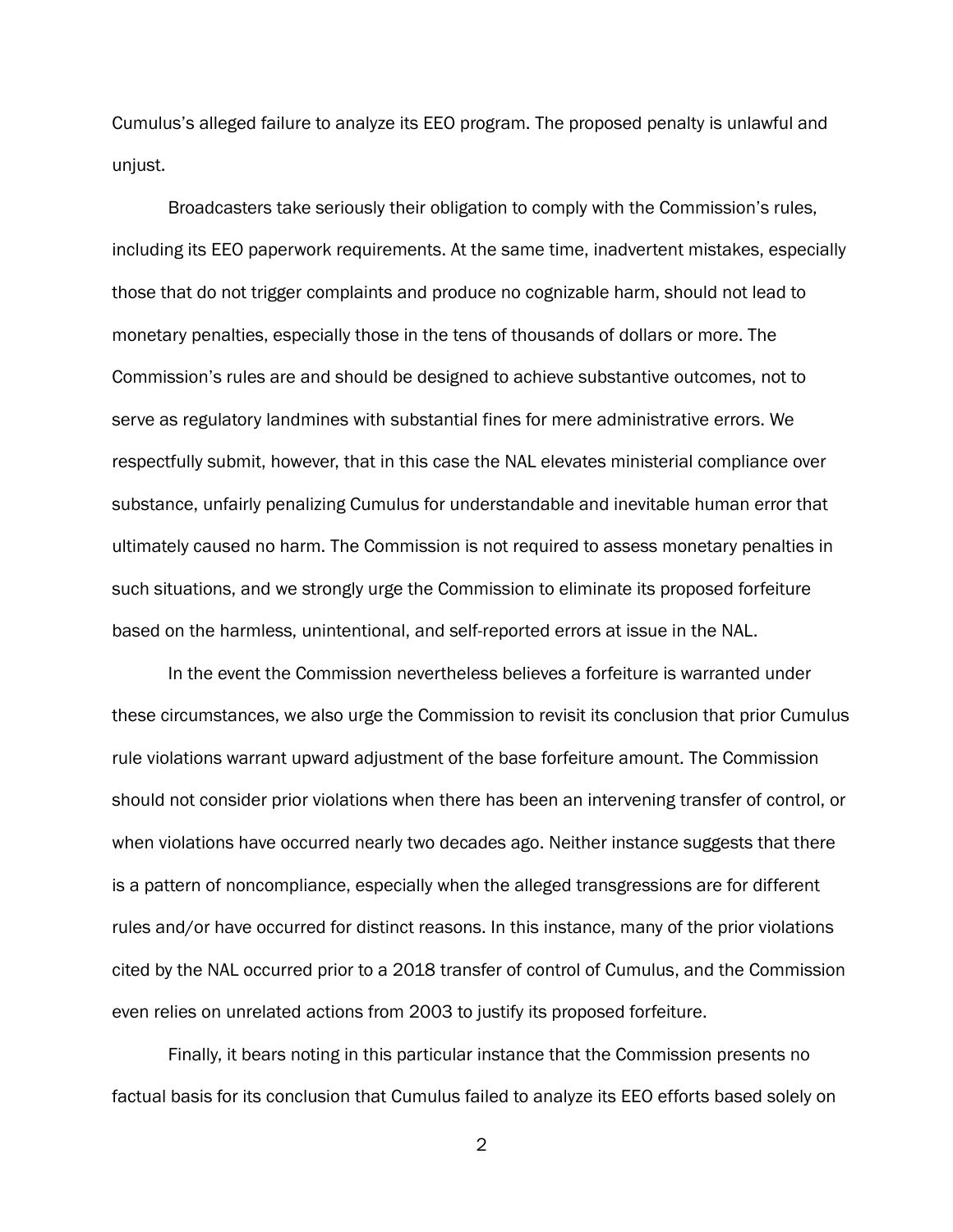its failure to upload its annual EEO public file report. The Commission cannot lawfully assess penalties based on unsubstantiated conjecture, especially the face of evidence to the contrary. We urge the Commission not to impose a forfeiture based on an apparent conflation of the substantive duty to analyze and the administrative duty to upload. The Commission offered no other evidence indicating that Cumulus otherwise did not meet a duty to analyze.

## II. THE COMMISSION SHOULD ELIMINATE ITS PROPOSED FORFEITURE

Following the release of the NAL, NAB contacted Cumulus for more information regarding the underlying circumstances. Based on its understanding of the facts, NAB urges the Commission to eliminate the NAL's proposed forfeiture. More broadly, we urge the Commission to apply a more balanced and reasonable approach to proposed forfeitures going forward.

#### A. The Commission Should Re-evaluate Its Decision to Impose a Forfeiture

Commission licensees have an obligation to comply with Commission rules and NAB does not in any way suggest that compliance with Commission rules is unimportant. We respectfully submit, however, that the Commission's primary interest in promulgating and enforcing its rules should be the advancement of the substantive policy goals underlying those rules, not the imposition of monetary forfeitures for their own sake.

Accordingly, we urge the Commission to rethink its approach to enforcement actions surrounding simple errors or oversight. Human error is inevitable, particularly in a heavily regulated industry such as broadcasting. Personnel changes, confusion over the implementation of new rules, and simple oversight can all lead to actions that technically violate the letter of the Commission's rules. Where a licensee makes an administrative mistake which causes no apparent harm to the public the Commission should exercise a

3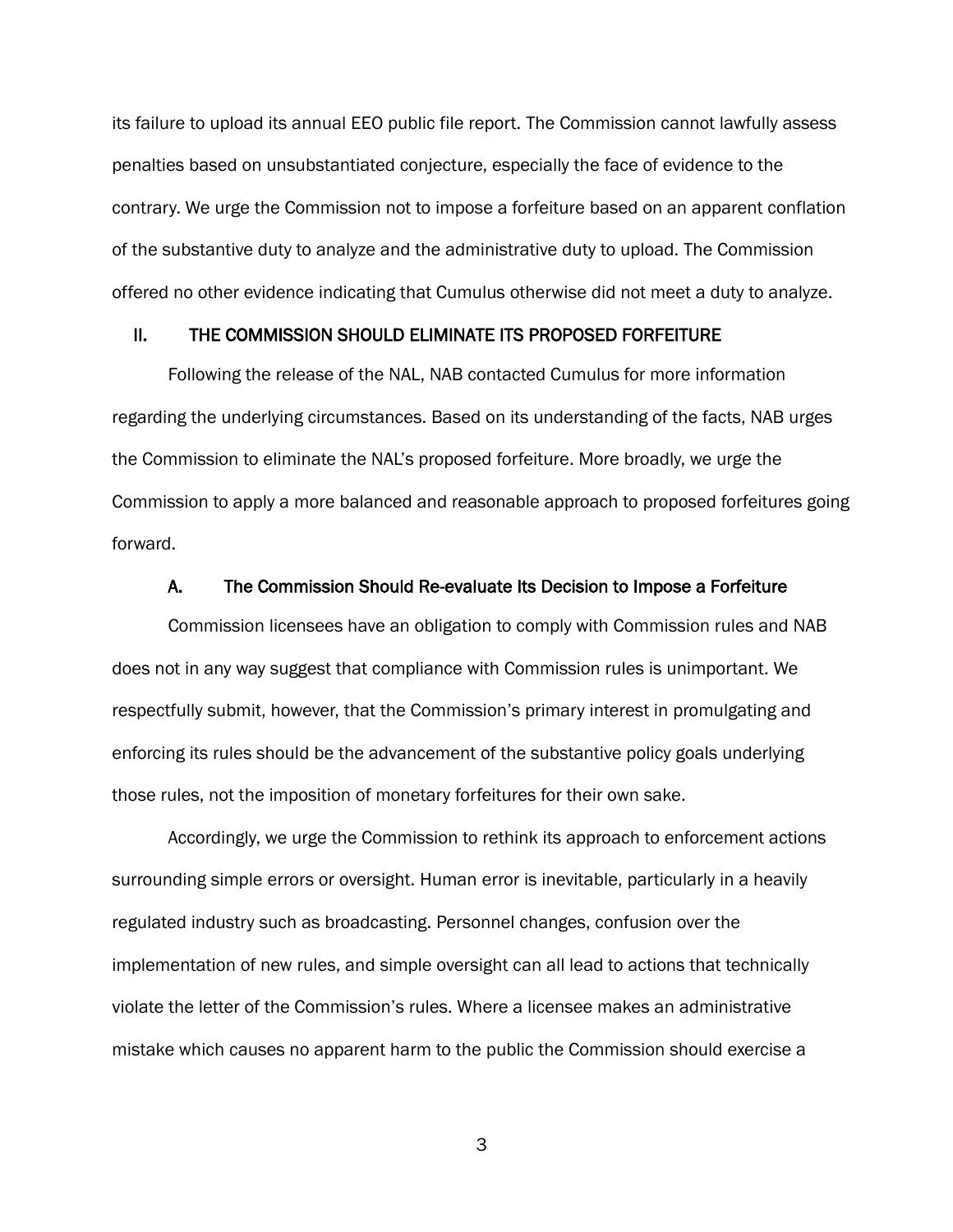reasonable degree of discretion in determining how best to reach its substantive goals and whether there are alternatives to forfeitures.

The NAL notes that, under Commission precedent, "where lapses occur in maintaining the public file, neither the negligent acts or omissions of station employees or agents, nor the subsequent remedial actions undertaken by licensee, excuse or nullify a licensee's rule violation."<sup>3</sup> That is an accurate characterization of the Commission's precedent. It is also a policy that holds licensees to an unreasonable and unrealistic standard of flawless compliance, divorcing enforcement from reality. Fortunately, the Commission retains substantial discretion to issue warnings or reduced forfeiture amounts, which the Commission has previously described as "an effective compliance tool in some cases involving minor or first time violations."<sup>4</sup> The Enforcement Bureau's own published guide, while not binding on the Commission, suggests that "[a]dmonishments may be appropriate in cases where the violation at issue is deemed minor"<sup>5</sup> and that downward forfeiture adjustment may be warranted for minor violations including "purely technical violations that cause no interference or consumer harm."<sup>6</sup>

In this case, the evidence demonstrates that Cumulus prepared its 2018 EEO report and simply failed to upload that report to the stations' online public inspection files and station website.<sup>7</sup> The entire NAL, then, turns on a purely ministerial error – the failure to timely

<sup>3</sup> NAL at ¶ 6, citing *Padre Serra Communications, Inc.*, Letter, 14 FCC Rcd 9709 (1999).

<sup>4</sup> *The Commission's Forfeiture Policy Statement and Amendment of Section 1.80 of the Rules to Incorporate the Forfeiture Guidelines*, Report and Order, 12 FCC Rcd 17087, ¶ 31 (1997).

<sup>5</sup> Federal Communications Commission Enforcement Bureau, *Enforcement Overview* (April 2020) at 13.

<sup>6</sup> *Id.* at 18; see also 47 C.F.R. 1.80

<sup>7</sup> Letter from Mark N. Lipp to Marlene H. Dortch at 3, File No. EB-IHD-20-00031125 (Aug. 20, 2020) (Cumulus Letter).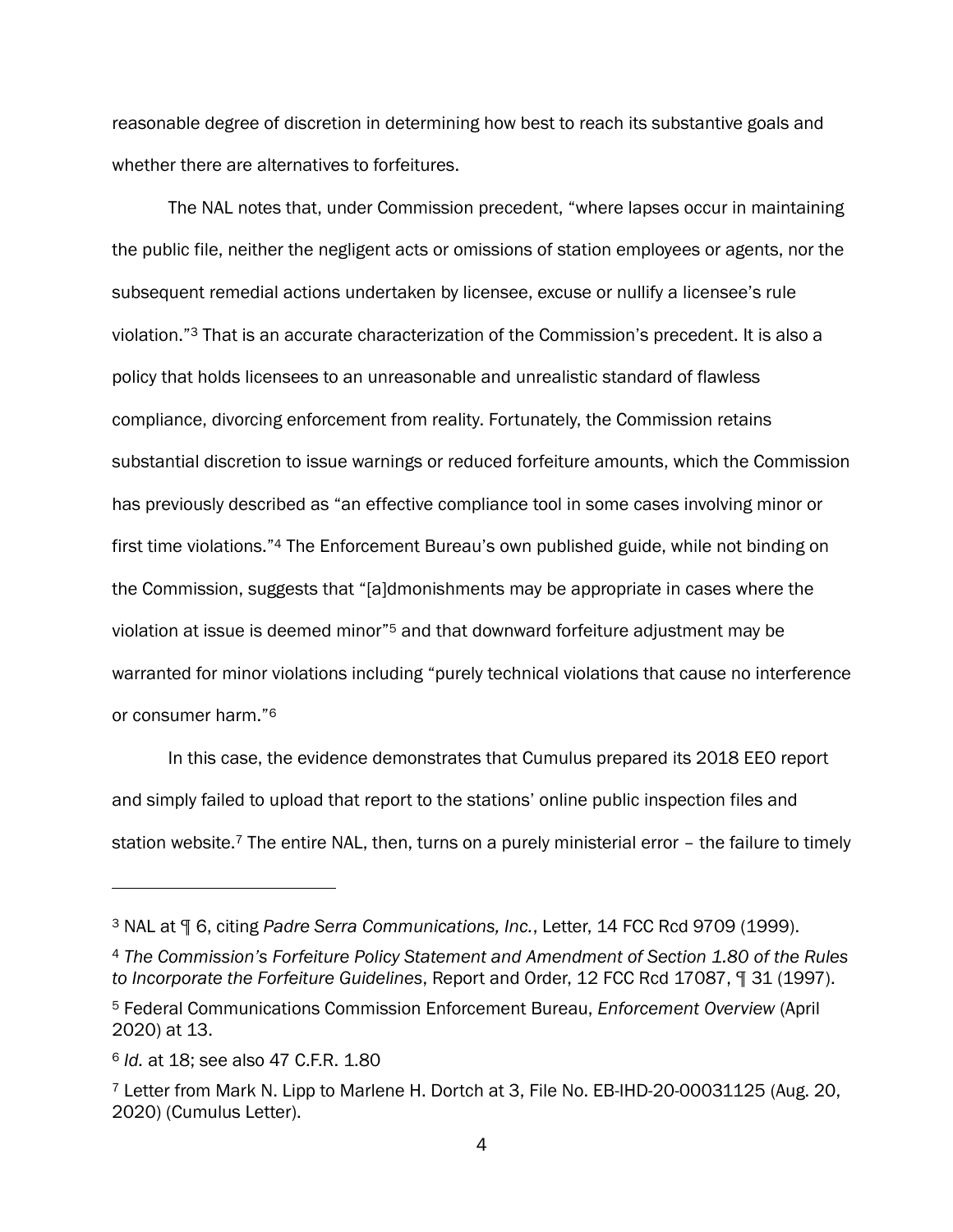upload the reports – that generated no public complaint and created no consumer harm. Indeed, the NAL does not even suggest a member of the public visited the stations' online public files during the relevant time period. Cumulus itself, not any member of the public (let alone the Commission), discovered the oversight when it proceeded to file its subsequent EEO report and promptly corrected it. As Cumulus has explained to the Commission, Cumulus experienced a change in personnel and the violation occurred during the first year in which stations were required to upload their annual EEO reports.<sup>8</sup> These are precisely the sort of circumstances – a harmless oversight that led to a temporary failure to comply with an administrative requirement – that would warrant an admonishment at most. We urge the Commission to take these factors into consideration and to eliminate the proposed forfeiture.

### B. Prior Cumulus Violations Do Not Warrant an Upward Adjustment of the Forfeiture in This Case

The NAL also proposes an upward adjustment of the base forfeiture in this case based on Cumulus's prior history of rule violations.<sup>9</sup> But the oldest of these violations occurred in 2003, and several of the violations cited are more than 10 years old. As a general matter, it is unclear why violations from a decade or more ago should be held against a licensee under any circumstances given normal personnel turnover and advancement and the probability that many or most licensees will eventually experience some degree of human error. If the Commission considers it relevant that a licensee violated a rule ten or even nineteen years ago, the Commission would be holding licensees to an unreasonable standard of compliance.

Branding a licensee with an eternal scarlet letter seems particularly unfair where a station has been the subject of an assignment of license or a licensee has been the subject of

<sup>8</sup> *Id.*

<sup>9</sup> NAL at ¶13, n. 35.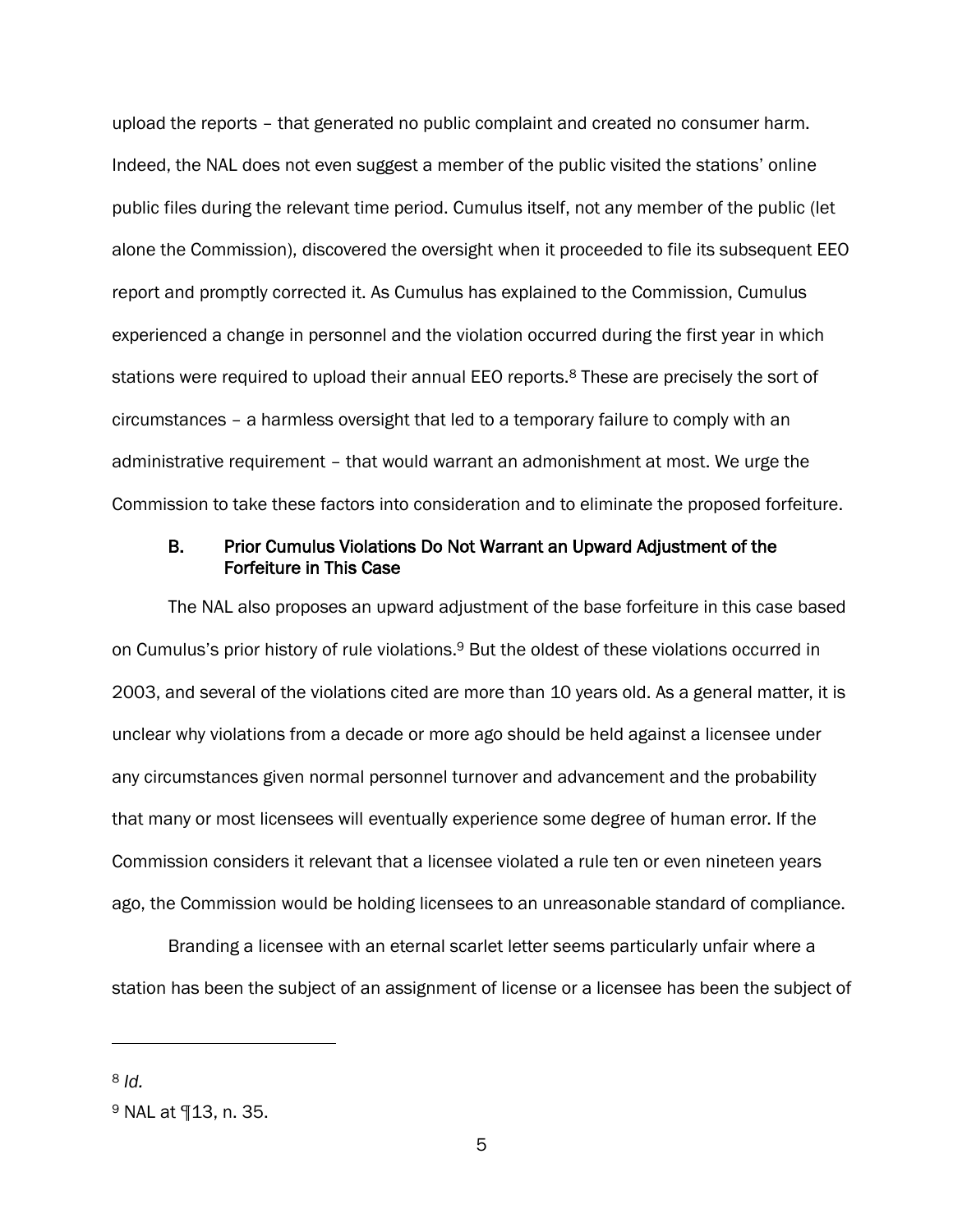a transfer of control in the intervening years. Here, the majority of the violations the NAL cites predate Cumulus's 2018 transfer of control. Under these circumstances an upward adjustment of the base forfeiture seems unwarranted.

### C. The Commission Unlawfully Equates Failure to Upload with Failure to Analyze

The NAL concludes that Cumulus violated section 73.2080(c)(3) of the Commission's rules by failing to analyze the stations' EEO program based on only two facts. First, according to the NAL, Cumulus's failure to upload the annual EEO reports to the stations' online public inspection files and websites "deprived the public of its right to participate in monitoring and providing input on Cumulus' EEO programs at the Stations, thus preventing the Stations from fulfilling their obligation to analyze their EEO recruitment program."<sup>10</sup> Second, the NAL concludes that because Cumulus failed to recognize that "it had not reviewed and uploaded its 2018 Annual Report to the Stations' public inspection files and websites," Cumulus could not have adequately analyzed the stations' EEO programs.<sup>11</sup> Neither one of these assumptions withstands the most elementary scrutiny.

First, while public input may be a component of a licensee's analysis of its EEO program, as discussed above there was no public complaint regarding the failure to upload the annual reports. There is no reason to believe there would have been any public input with respect to the stations' annual EEO reports had they been timely uploaded and thus no reason to impute to Cumulus a failure to analyze based on a lack of public input. Indeed, the Commission does not point to a single instance in this or any other circumstance where the public has viewed a station's annual EEO reports for this purpose.

<sup>10</sup> NAL at ¶ 8.

<sup>11</sup> *Id.* at ¶ 9.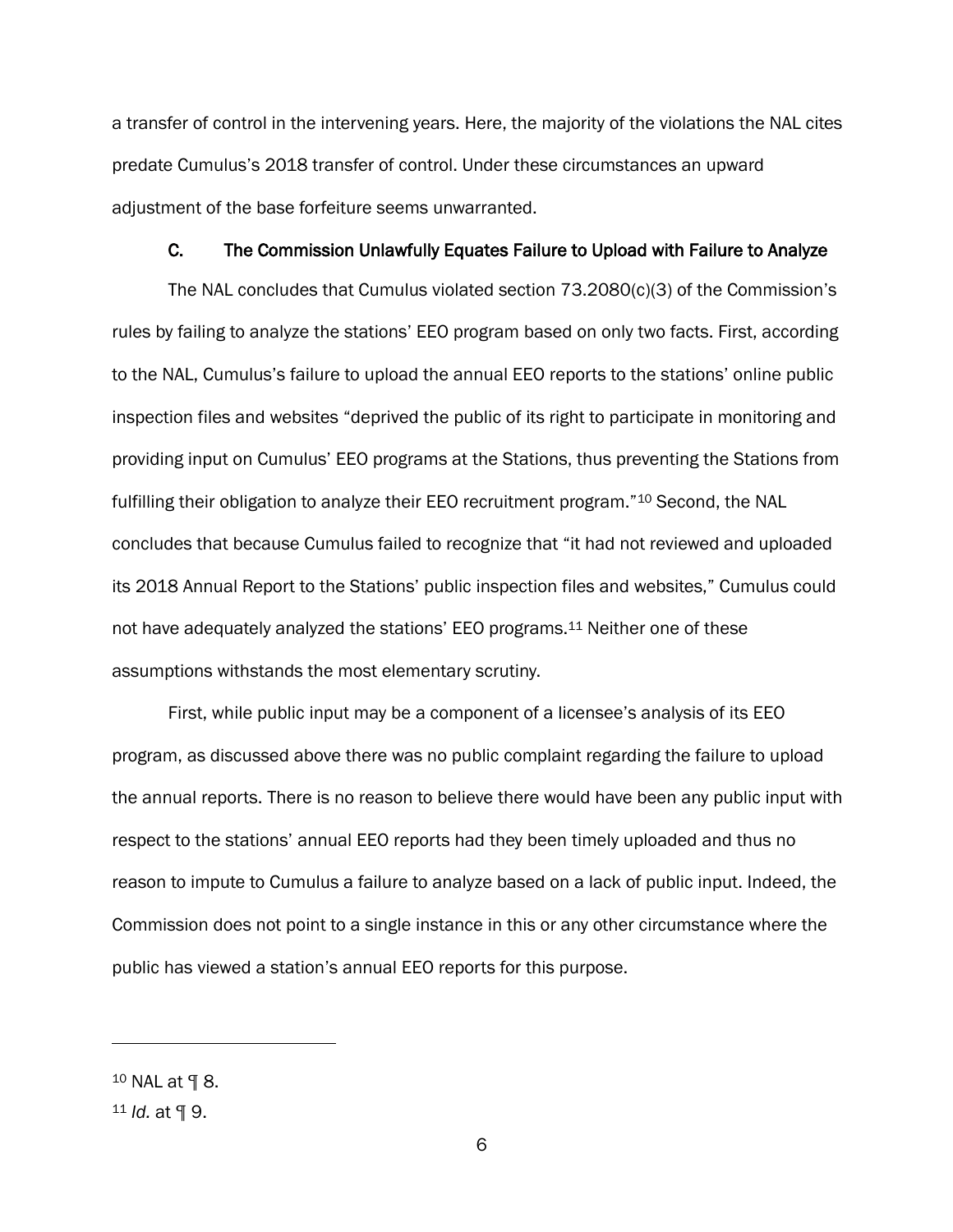Second, there is no logical basis for the conclusion that Cumulus's administrative failure to upload its *completed* annual EEO report necessarily means that Cumulus failed to analyze its EEO programs. The NAL appears to assume that analysis of Cumulus's EEO programs would have somehow inevitably led to Cumulus's discovery that it had failed to upload the stations' EEO reports, and that Cumulus's failure to discover therefore proves Cumulus's failure to analyze. But it is entirely unclear why that would be the case. It is obviously possible for a station or a cluster of stations to analyze its EEO program without reference to the stations' online EEO reports, let alone reference to whether those reports were uploaded to the stations' online public files and websites. The NAL conflates substantive analysis of an EEO program with ministerial compliance and then accepts this conflation as conclusive. We urge the Commission to rethink this conclusion.

#### III. CONCLUSION

NAB urges the Commission to rethink its proposed forfeiture in this matter. The violation in question – the failure to upload a report that the licensee had actually completed – should be treated as a minor violation and subject to admonishment. In the event the Commission insists on imposing a forfeiture for a simple administrative error that generated no public complaint and caused no substantive harm, we urge the Commission to exercise its discretion to reduce the forfeiture amount rather than impose upward adjustments.

Respectfully submitted,

 NATIONAL ASSOCIATION OF BROADCASTERS 1 M Street SE Washington, DC 20003 (202) 429-5430

\_\_\_\_\_\_\_\_\_\_\_\_\_\_\_\_\_\_\_\_\_\_\_\_\_